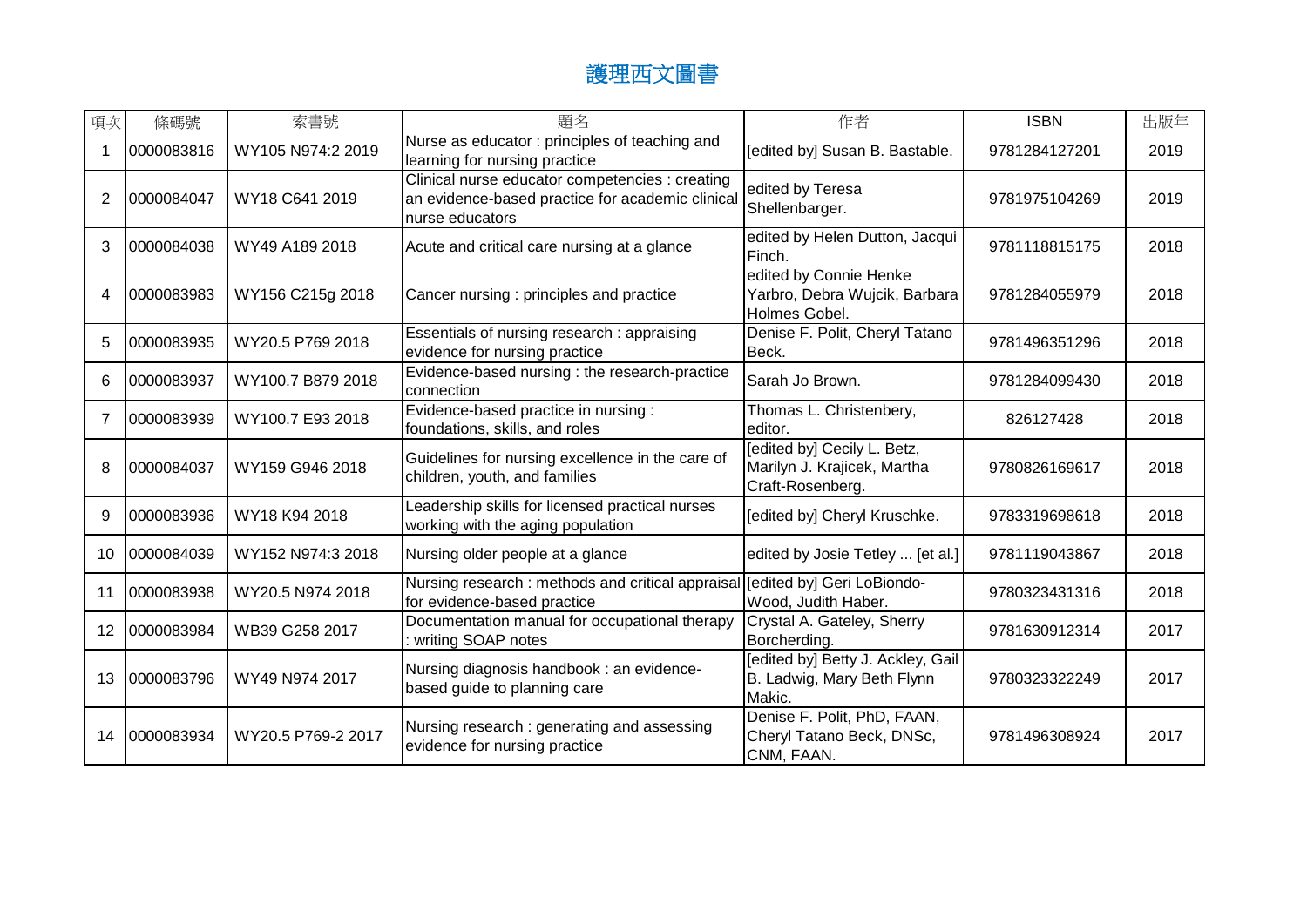| 項次 | 條碼號        | 索書號                | 題名                                                                                                                 | 作者                                                                    | <b>ISBN</b>   | 出版年  |
|----|------------|--------------------|--------------------------------------------------------------------------------------------------------------------|-----------------------------------------------------------------------|---------------|------|
| 15 | 0000082927 | WB400 O93 2017     | Outpatient nutrition care and home nutrition<br>support : practical guidelines for assessment and<br>management    | edited by Carol Ireton-Jones,<br>PhD, RDN.                            | 9781498711029 | 2017 |
| 16 | 0000084043 | WY18 S416 2017     | Scientific inquiry in nursing education :<br>advancing the science                                                 | edited by Barbara J. Patterson,<br>Anne M. Krouse.                    | 9781934758281 | 2017 |
| 17 | 0000082539 | WF415 P429 2016    | Respiratory care : patient assessment and care<br>plan development                                                 | edited by David C. Shelledy,<br>Jay I. Peters.                        | 9781449672447 | 2016 |
| 18 | 0000082650 |                    | CT WY152.3 O98 2015 Oxford textbook of palliative nursing                                                          | edited by Betty R. Ferrell,<br>Nessa Coyle, Judith A. Paice.          | 9780199332342 | 2015 |
| 19 | 0000082626 | WY159 P371 2014    | Pediatric nursing : the critical components of<br>nursing care                                                     | [edited by] Kathryn Rudd,<br>Diane M. Kocisko.                        | 9780803621794 | 2014 |
| 20 | 0000082691 |                    | CT WY152.3 C737 2013 Communication in palliative nursing                                                           | Elaine Wittenberg-Lyles  [et<br>$al.$ ]                               | 9780199796823 | 2013 |
| 21 | 0000068108 | WY20.5 N532 2011   | Research for evidence-based practice in health<br>care                                                             | Robert Newell, Philip Burnard.                                        | 9781444331127 | 2011 |
| 22 | 0000068098 | WY100.7 E92 2010   | Evaluating the impact of implementing evidence-<br>based practice                                                  | edited by Debra Bick and lan<br>D. Graham.                            | 9781405183840 | 2010 |
| 23 | 0000065217 | WY18 M568 2010     | Succeed in OSCEs and practical exams : an<br>essential guide for nurses                                            | Clair Merriman, Liz Westcott.                                         | 9780335237340 | 2010 |
| 24 | 0000065018 | WY154 I61 2009     | Introduction to critical care nursing                                                                              | [edited by] Mary Lou Sole,<br>Deborah G. Klein, Marthe J.<br>Moseley. | 9781416056560 | 2009 |
| 25 | 0000058516 | WY100 S395 2008    | Concept mapping : a critical-thinking approach to<br>care planning                                                 | Pamela McHugh Schuster.                                               | 9780803615670 | 2008 |
| 26 | 0000058515 | WY18 H568 2008     | Creative teaching strategies for the nurse<br>educator                                                             | Judith W. Herrman.                                                    | 9780803614321 | 2008 |
| 27 | 0000060128 | WY100 E92 2008     | Evidence-based nursing : an introduction                                                                           | editors, Nicky Cullum  [et al.].                                      | 9781405145978 | 2008 |
| 28 | 0000065017 | WY18.2 C797 2007   | Core curriculum for primary care pediatric nurse<br>practitioners                                                  | volume editor, Nancy A. Ryan-<br>Wenger.                              | 9780323027564 | 2007 |
| 29 | 0000051790 | WY100 P361 2007    | Evidence-based clinical practice in nursing and<br>health care: assimilating research, experience<br>and expertise | Alan Pearson, John Field, Zoe<br>Jordan.                              | 1405157402    | 2007 |
| 30 | 0000068109 | WY20.5 R432-2 2007 | Reviewing research evidence for nursing<br>practice : systematic reviews                                           | edited by Christine Webb and<br>Brenda Roe.                           | 9781405144230 | 2007 |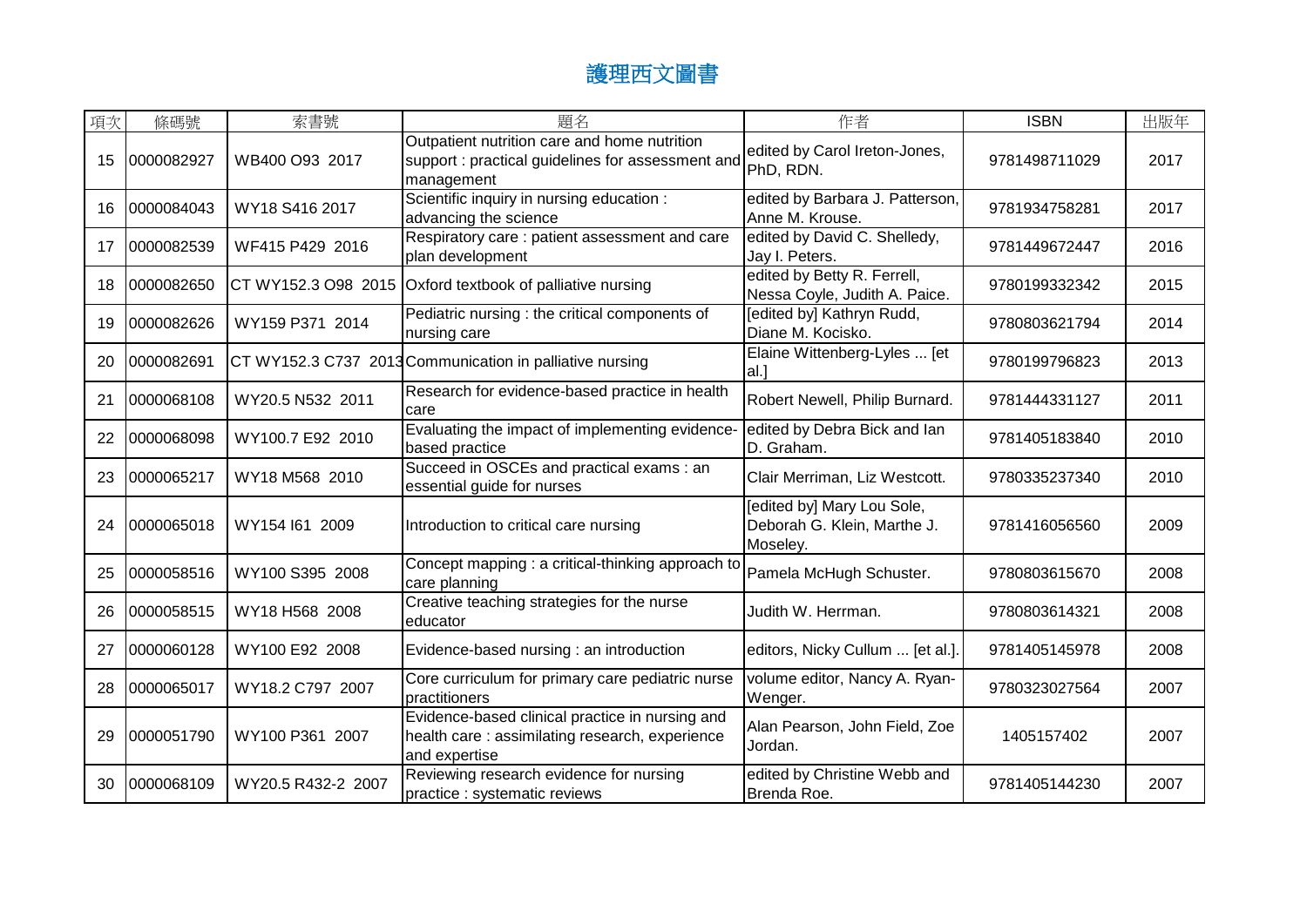| 項次 | 條碼號        | 索書號                 | 題名                                                                                        | 作者                                                                                    | <b>ISBN</b> | 出版年  |
|----|------------|---------------------|-------------------------------------------------------------------------------------------|---------------------------------------------------------------------------------------|-------------|------|
| 31 | 0000051739 | WU49 H958 2006      | Dental clinical advisor                                                                   | James R. Hupp, Thomas P.<br>Williams, F. John Firriolo.                               | 032303425X  | 2006 |
| 32 | 0000041278 | WY100 M527 2005     | Evidence-based practice in nursing & healthcare<br>a guide to best practice               | Bernadette Mazurek Melnyk<br>and Ellen Fineout-Overholt.                              | 781744776   | 2005 |
| 33 | 0000040313 | WY150 B897 2004     | Brunner & Suddarth's textbook of medical-<br>surgical nursing.                            | [edited by] Suzanne C.<br>Smeltzer, Brenda G. Bare;<br>and more than 50 contributors. | 781731933   | 2004 |
| 34 | 0000040355 | WY100 M489 2004     | Medical-surgical care planning                                                            | [edited by] Nancy M. Holloway.                                                        | 158255224X  | 2004 |
| 35 | 0000042452 | WG169 L554 2003     | Handbook of patient care in cardiac surgery.                                              |                                                                                       | 781729068   | 2003 |
| 36 | 0000033591 | WY100 B311 2003     | Basic nursing : essentials for practice                                                   | [edited by] Patricia A. Potter,<br>Anne Griffin Perry.                                | 032301660X  | 2003 |
| 37 | 0000033718 | WY157.3 P641 2003 v | Maternal & child health nursing : care of the<br>childbearing & childreading family       | Adele Pillitteri.                                                                     | 781736285   | 2003 |
| 38 | 0000033719 | WY157.3 P641 2003 v | Maternal & child health nursing : care of the<br>childbearing & childreading family       | Adele Pillitteri.                                                                     | 781736285   | 2003 |
| 39 | 0000040367 | WY15 N176 2003      | NANDA nursing diagnoses : definitions &<br>classification, 2003-2004.                     |                                                                                       | 096370429X  | 2003 |
| 40 | 0000033861 | WY18 N974 2003      | Nurse as educator: principles of teaching and<br>learning for nursing practice            | [edited by] Susan B. Bastable.                                                        | 763714410   | 2003 |
| 41 | 0000033795 | WY87 O13 2003       | Spirituality in nursing : standing on holy ground                                         | Mary Elizabeth O'Brien.                                                               | 763700525   | 2003 |
| 42 | 0000033811 |                     | WY33.AA1 C126 2003 The advanced practice nurse's legal handbook                           | Rebecca F. Cady; consultant,<br>Helen A. Carcio.                                      | 078172337X  | 2003 |
| 43 | 0000041503 | WY19 K26 2002       | Journey of many steps: a history of mennonite<br><b>Christian Hospital Nursing School</b> | Susan Martens Kehler.                                                                 | 9573094231  | 2002 |
| 44 | 0000009771 | WY49 C641 2002      | Clinical medical-surgical nursing : a decision-<br>making reference                       | [edited by] Beverly George-<br>Gay, Cynthia C. Chernecky.                             | 721685323   | 2002 |
| 45 | 0000033619 | WY157.3 L154 2002   | Contemporary maternal-newborn nursing care                                                | Patricia Wieland Ladewig  [et<br>al.                                                  | 805380515   | 2002 |
| 46 | 0000009799 | WY106 S786 2002     | Foundations of community health nursing:<br>community-oriented practice                   | Marcia Stanhope, Jeanette<br>Lancaster.                                               | 323008615   | 2002 |
| 47 | 0000033704 | WY105 S972 2002     | Introduction to management and leadership for<br>nurse managers                           | [edited by ] Russell C.<br>Swansburg, Richard J.<br>Swansburg.                        | 763716448   | 2002 |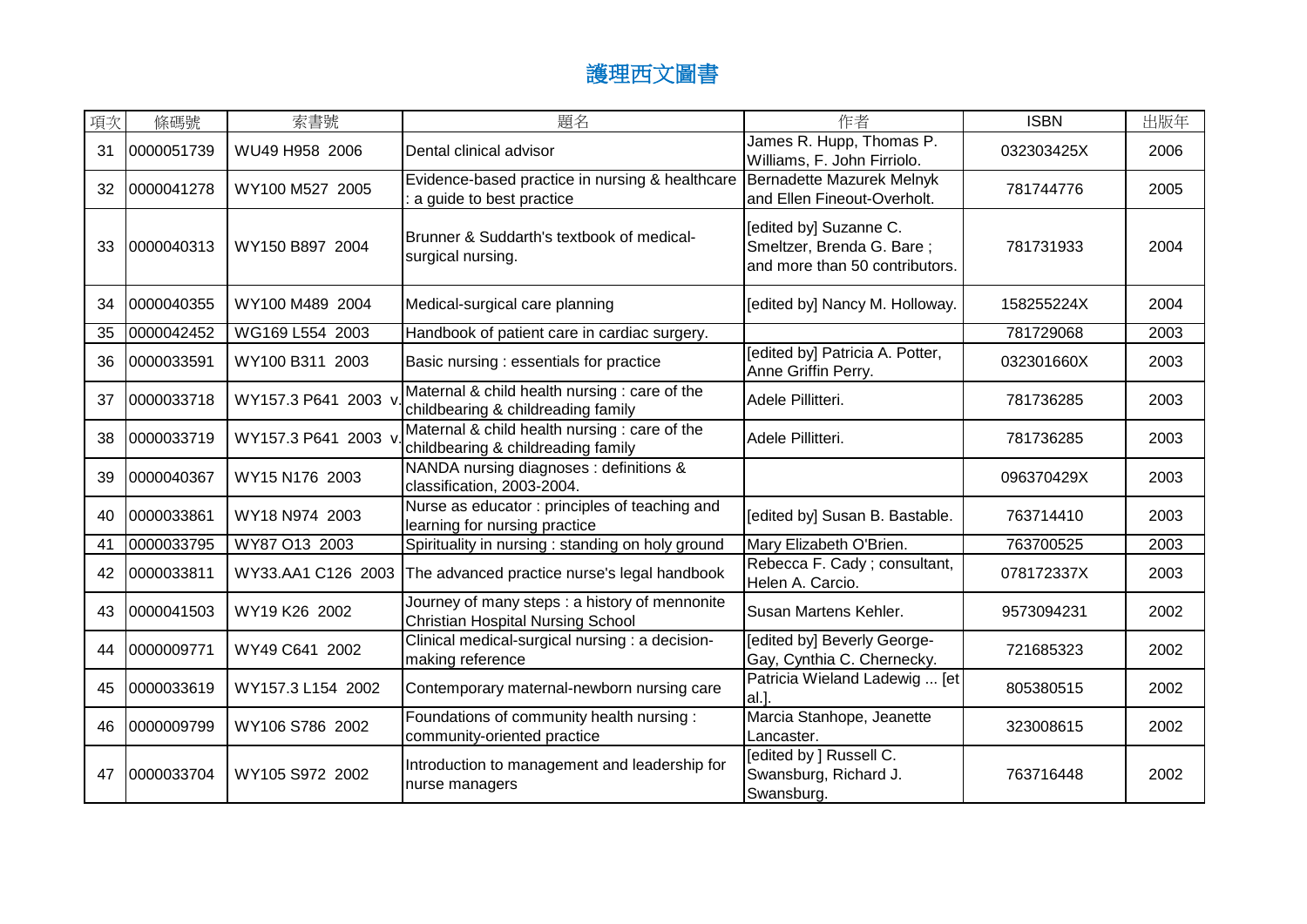| 項次 | 條碼號        | 索書號              | 題名                                                                      | 作者                                                                                                                     | <b>ISBN</b> | 出版年  |
|----|------------|------------------|-------------------------------------------------------------------------|------------------------------------------------------------------------------------------------------------------------|-------------|------|
| 48 | 0000009819 | WY161 M489 2002  | Medical-surgical nursing: critical thinking for<br>collaborative care   | [edited by] Donna D.<br>Ignatavicius, M. Linda<br>Workman.                                                             | 721687636   | 2002 |
| 49 | 0000033763 | WY16 P766 2002   | Policy & politics in nursing and health care                            | Diana J. Mason, Judith K.<br>Leavitt, Mary W. Chaffee.                                                                 | 721695345   | 2002 |
| 50 | 0000033818 | WB102 E93 2002   | The Evidence-based practice manual for nurses                           | edited by Jean V. Craig,<br>Rosalind L. Smyth; foreword<br>by Sarah Mullally.                                          | 443070644   | 2002 |
| 51 | 0000033864 | WQ18.2 F157 2002 | Varney's midwifery study question book                                  | by Jenifer O. Fahey.                                                                                                   | 763716413   | 2002 |
| 52 | 0000008236 | WY49 A111 2001   | AACN procedure manual for critical care                                 | edited by Karen K. Carlson,<br>Debra J. Lynn-McHale.                                                                   | 721682685   | 2001 |
| 53 | 0000008239 | WY18.2 A244 2001 | Advanced practice in oncology nursing : case<br>studies and review      | [edited by] Esther Muscari Lin.                                                                                        | 721673945   | 2001 |
| 54 | 0000033601 | WY156 C215b 2001 | Cancer chemotherapy: a nursing process<br>approach                      | [edited by] Margaret Barton-<br>Burke, Gail M. Wilkes, Karen<br>C. Ingwersen.                                          | 763714720   | 2001 |
| 55 | 0000008296 | WY106 C734 2001  | Community health nursing : promoting the health<br>of populations       | [edited by] Mary A. Nies,<br>Melanie McEwen.                                                                           | 721691617   | 2001 |
| 56 | 0000008300 | WY86 C797 2001   | Core concepts in advanced practice nursing                              | [edited by] Denise Robinson,<br>Cheryl Pope Kish.                                                                      | 323008976   | 2001 |
| 57 | 0000008304 | WY16 C976 2001   | Current issues in nursing                                               | [edited by] Joanne McCloskey<br>Dochterman, Helen Kennedy<br>Grace.                                                    | 323012760   | 2001 |
| 58 | 0000008324 | WY20.5 P769 2001 | Essentials of nursing research : methods,<br>appraisal, and utilization | Denise F. Polit, Cheryl Tatano<br>Beck, Bernadette P. Hungler.                                                         | 781725577   | 2001 |
| 59 | 0000009812 | WY106 H942 2001  | Introduction to community-based nursing                                 | Roberta Hunt.                                                                                                          | 781728142   | 2001 |
| 60 | 0000033721 | WY18 R749 2001   | Maternal-child nursing                                                  | series editor, Paulette D.<br>Rollant; Joyce J. Hamlin,<br>author, part two; Karen A.<br>Piotrowski, author, part one. | 323012167   | 2001 |
| 61 | 0000008374 | WY193 S714 1997  | Mosby's essentials for nursing assistants                               | Sheila A. Sorrentino, Bernie<br>Gorek.                                                                                 | 323013244   | 2001 |
| 62 | 0000008384 | WY152 N974 2001  | Nursing care of older adults : diagnoses,<br>outcomes & interventions   | Meridean L. Maas  [et al.].                                                                                            | 323012590   | 2001 |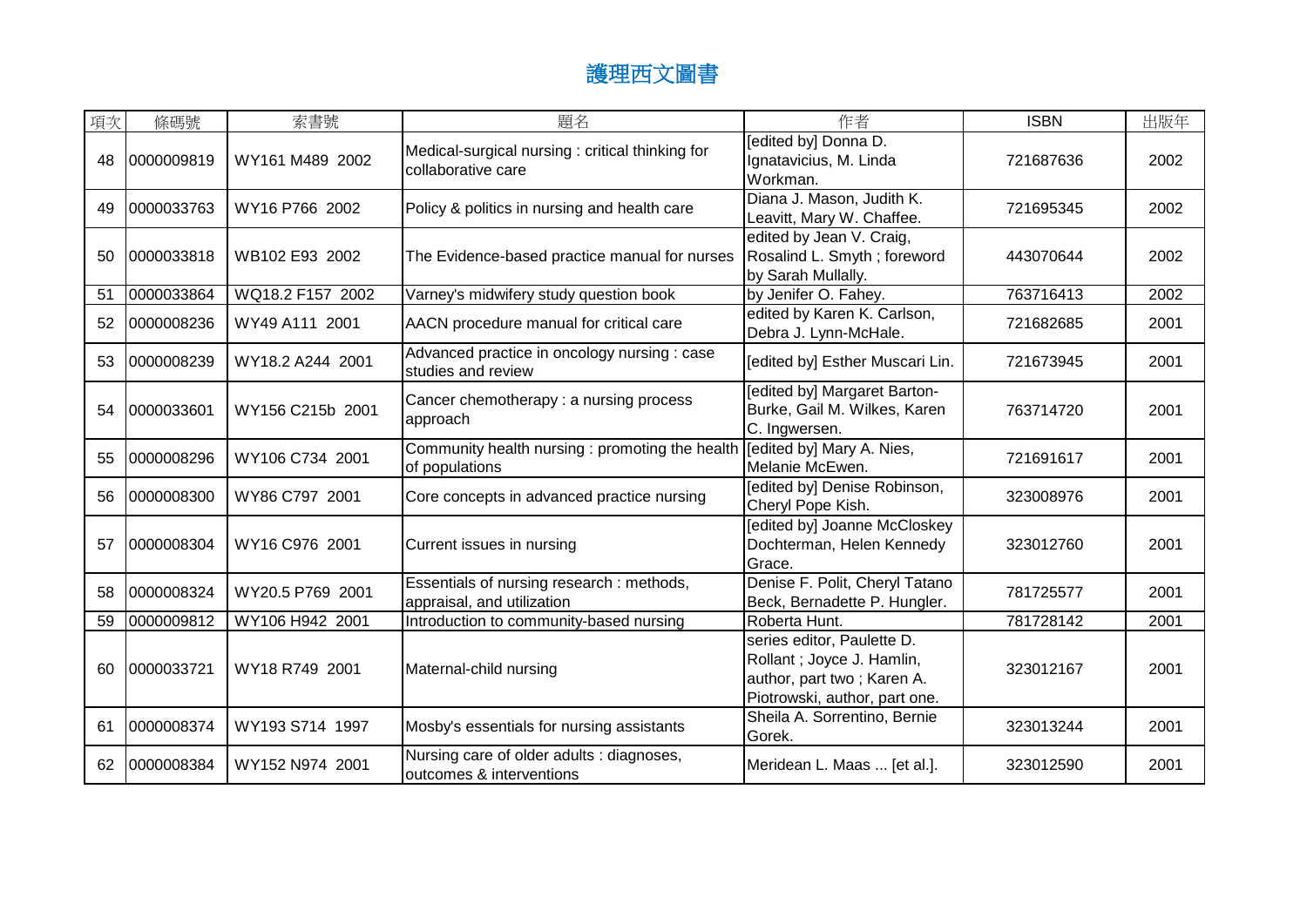| 項次 | 條碼號        | 索書號                | 題名                                                                                                                | 作者                                                                                | <b>ISBN</b> | 出版年  |
|----|------------|--------------------|-------------------------------------------------------------------------------------------------------------------|-----------------------------------------------------------------------------------|-------------|------|
| 63 | 0000008407 | WY160 P957 2001    | Principles and practice of psychiatric nursing                                                                    | Gail W. Stuart, Michele T.<br>Laraia.                                             | 032301254X  | 2001 |
| 64 | 0000033810 | WY152 T355 2001    | Textbook of palliative nursing                                                                                    | edited by Betty Rolling Ferrell,<br>Nessa Coyle.                                  | 195135741   | 2001 |
| 65 | 0000009873 | WY49 L765 2001     | The Lippincott manual of nursing practice.                                                                        | [edited by] Sandra M. Nettina.                                                    | 781722969   | 2001 |
| 66 | 0000033822 | WY20.5 B967 2001   | The Practice of nursing research : conduct,<br>critique & utilization                                             | Nancy Burns, Susan K. Grove.                                                      | 721691773   | 2001 |
| 67 | 0000008272 | WY156 C215g 2000   | Cancer nursing : principles and practice                                                                          | edited by Connie Henke<br>Yarbro  [et al.].                                       | 763711640   | 2000 |
| 68 | 0000034860 | WY128 N974 1999    | Nurses, nurse practitioners : evolution to<br>advanced practice                                                   | Mathy D. Mezey, Diane O.<br>McGivern, editors.                                    | 826177719   | 1999 |
| 69 | 0000009824 | WY20.5 P769-2 1999 | Nursing research: principles and methods                                                                          | Denise F. Polit, Bernadette P.<br>Hungler.                                        | 781715628   | 1999 |
| 70 | 0000007011 | WY115 S529 1999    | Shaping an integrated delivery network : home<br>care's role in improving service, outcomes, and<br>profitability | Connie R. Curran  [et al.].                                                       | 1567930859  | 1999 |
| 71 | 0000001915 | WY18.2 C796 1998   | Core curriculum for critical care nursing                                                                         | American Association of<br>Critical-Care Nurses; edited<br>by JoAnn Grif Alspach. | 072165147X  | 1998 |
| 72 | 0000001958 | WY154 C934 1998    | Critical care nursing : a holistic approach                                                                       | [edited by] Carolyn M. Hudak,<br>Barbara M. Gallo, Patricia<br>Gonce Morton.      | 781791952   | 1998 |
| 73 | 0000001946 | WY106 A244 1998    | Advanced practice nursing in the community                                                                        | [edited by] Carl O. Helvie.                                                       | 761900349   | 1998 |
| 74 | 0000001977 | WY159 M346 1998    | Broadribb's introductory pediatric nursing.                                                                       | Margaret G. Marks.                                                                | 397554508   | 1998 |
| 75 | 0000001974 | WY159 B784 1998    | Children and their families : the continuum of<br>care                                                            | Vicky R. Bowden, Susan B.<br>Dickey, Cindy Smith<br>Greenberg.                    | 721651798   | 1998 |
| 76 | 0000001914 | WY18.2 C737 1998   | Comprehensive cancer nursing review                                                                               | Susan L. Groenwald  [et al.].                                                     | 763705411   | 1998 |
| 77 | 0000001910 | WY16 L472 1998     | Conceptual bases of professional nursing                                                                          | Susan Kun Leddy, [J. Mae<br>Pepper].                                              | 397552777   | 1998 |
| 78 | 0000001979 | WY160 C761 1998    | Contemporary psychiatric-mental health nursing<br>the brain-behavior connection                                   | [edited by] Carol A. Glod.                                                        | 803602936   | 1998 |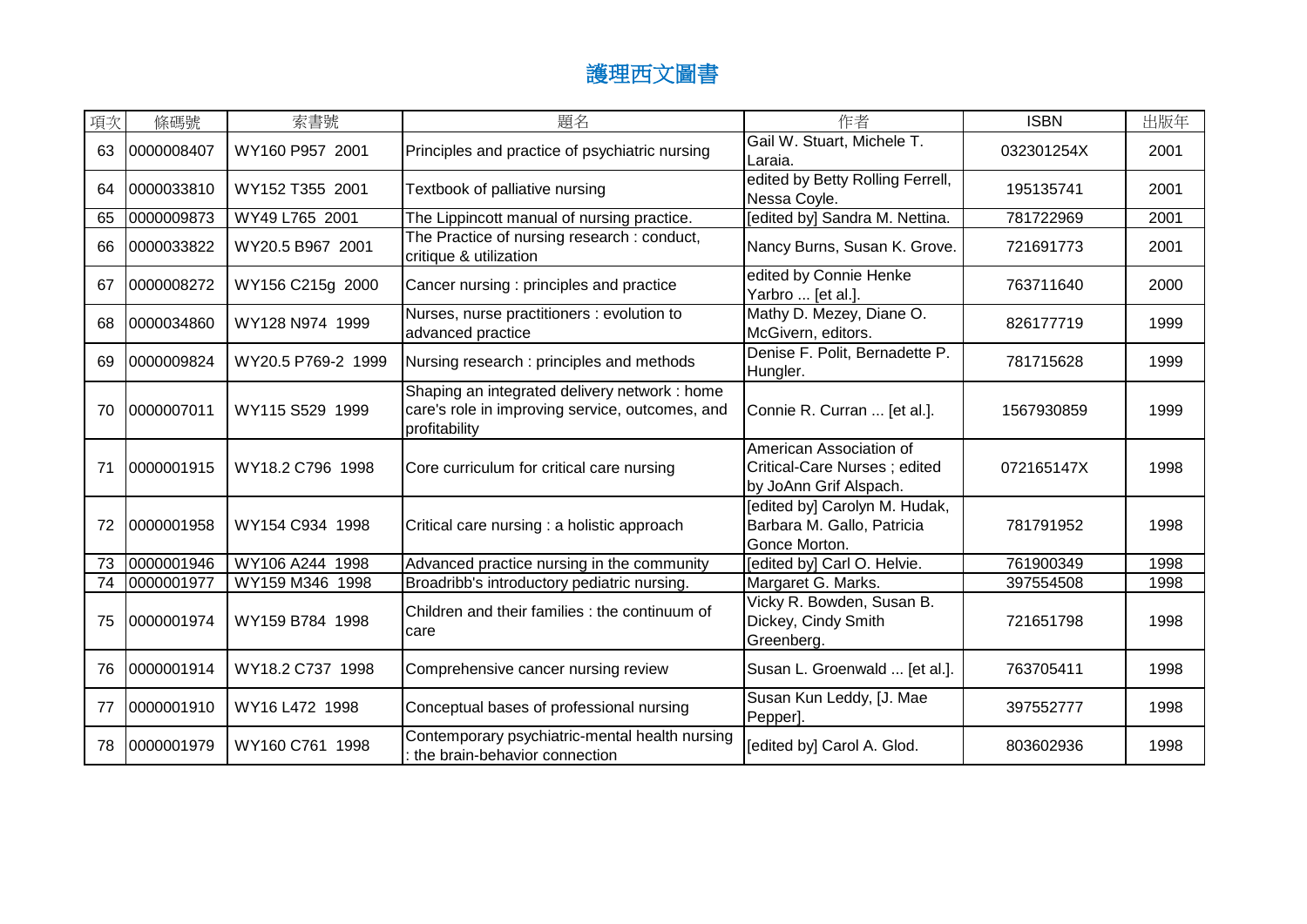| 項次 | 條碼號        | 索書號               | 題名                                                                                                | 作者                                                                                   | <b>ISBN</b> | 出版年  |
|----|------------|-------------------|---------------------------------------------------------------------------------------------------|--------------------------------------------------------------------------------------|-------------|------|
| 79 | 0000001912 | WY18 C797 1998    | Core curriculum for pediatric critical care nursing American Association of                       | [edited by] Margaret C. Slota;<br><b>Critical-Care Nurses.</b>                       | 721661149   | 1998 |
| 80 | 0000001967 | WY157.3 G673 1998 | Foundations of maternal-newborn nursing                                                           | Trula Myers Gorrie, Emily<br>Slone McKinney, Sharon Smith<br>Murray.                 | 721686524   | 1998 |
| 81 | 0000001981 | WY160 F771 1998   | Foundations of psychiatric mental health nursing                                                  | [edited by] Elizabeth M.<br>Varcarolis.                                              | 721686435   | 1998 |
| 82 | 0000001941 | WY100.4 W374 1998 | Health assessment in nursing                                                                      | Janet Weber, Jane Kelley.                                                            | 397553250   | 1998 |
| 83 | 0000008340 | WY100 H434 1998   | Health promotion throughout the lifespan                                                          | [edited by] Carole Lium<br>Edelman, Carol Lynn Mandle.                               | 815123892   | 1998 |
| 84 | 0000001924 | WY49 S389 1998    | Lippincott's manual of psychiatric nursing care<br><b>plans</b>                                   | Judith M. Schultz, Sheila Dark<br>Videbeck.                                          | 397554176   | 1998 |
| 85 | 0000001989 | WY162 M734 1998   | Medical-surgical nursing : foundations for clinical<br>practice.                                  | Frances Donovan Monahan,<br>Marianne Neighbors.                                      | 721670067   | 1998 |
| 86 | 0000001925 | WY49 U45 1998     | Medical-surgical nursing care planning guides                                                     | Susan Puderbaugh Ulrich,<br>Suzanne Weyland Canale,<br>Sharon Andrea Wendell.        | 721660312   | 1998 |
| 87 | 0000001971 | WY157.6 O77m 1998 | Orthopaedic nursing                                                                               | [edited by] Ann Butler Maher,<br>Susan Warner Salmond,<br>Teresa A. Pellino.         | 721669522   | 1998 |
| 88 | 0000003999 | QZ4 P851 1998     | Pathophysiology                                                                                   | Carol Mattson Porth; with 28<br>contributors : concepts of<br>altered health states. | 397554133   | 1998 |
| 89 | 0000001955 | WY152 R287 1998   | Readings in gerontological nursing                                                                | edited by Judith Ann Allender,<br>Cherie L. Rector.                                  | 781792010   | 1998 |
| 90 | 0000001921 | WY20.5 R432 1998  | Research and development in clinical nursing<br>practice                                          | edited by Brenda Roe and<br>Christine Webb.                                          | 1861560575  | 1998 |
| 91 | 0000001932 | WY100 F771 1998   | Study guide for Leahy and Kizilay Foundations of<br>nursing practice : a nursing process approach | Debbie Metzler.                                                                      | 721652514   | 1998 |
| 92 | 0000002004 | R WY49 W682 1997  | 1997-1998 oncology nursing drug handbook                                                          | Gail M. Wilkes, Karen<br>Ingwersen, Margaret Barton<br>Burke.                        | 763703699   | 1997 |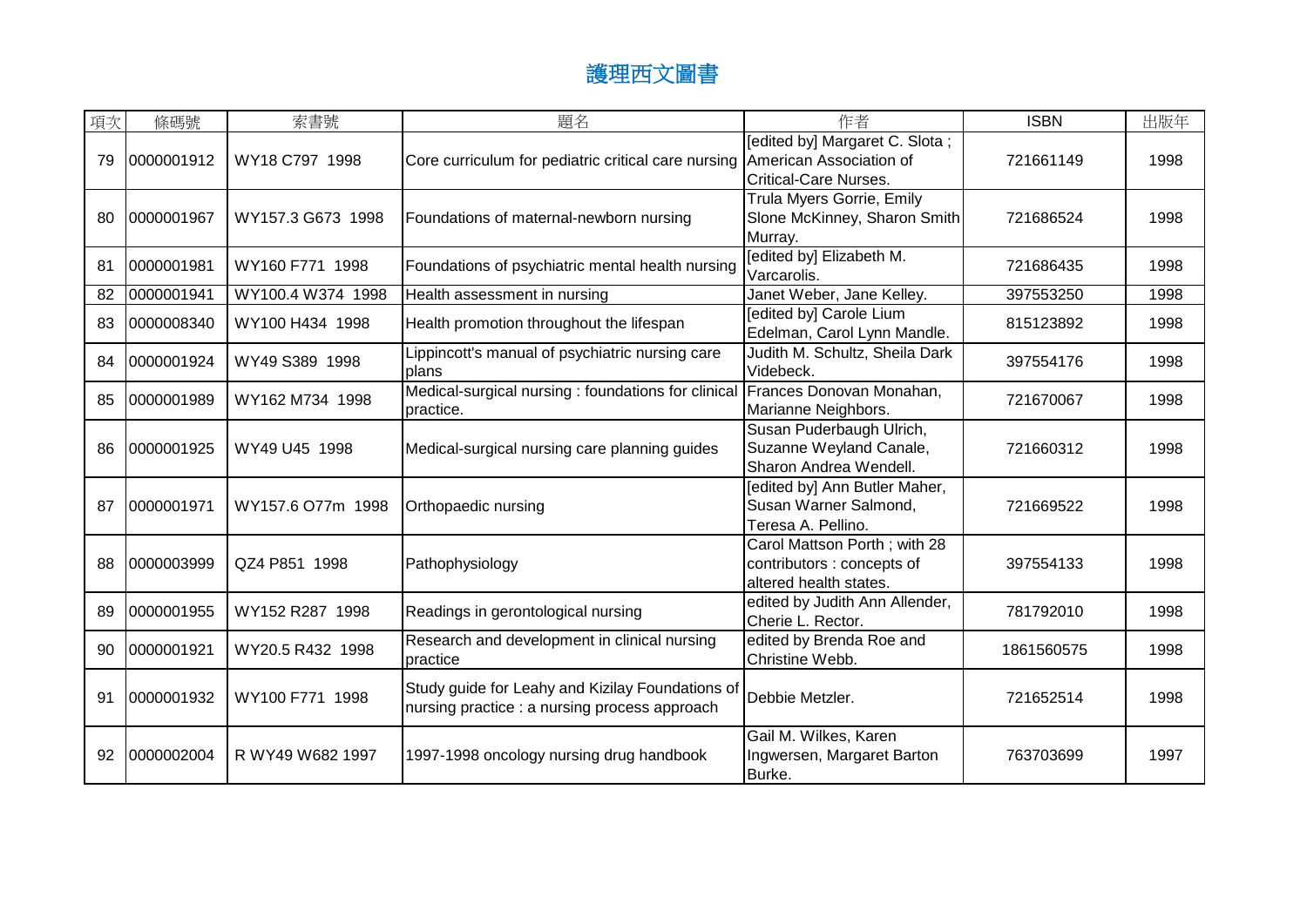| 項次  | 條碼號            | 索書號                                | 題名                                                                 | 作者                                                                                   | <b>ISBN</b> | 出版年  |
|-----|----------------|------------------------------------|--------------------------------------------------------------------|--------------------------------------------------------------------------------------|-------------|------|
| 93  | 0000001911     | WY18 A112 1997                     | AAOHN core curriculum for occupational health<br>nursing           | American Association of<br>Occupational Health Nurses;<br>edited by Mary K. Salazar. | 721669042   | 1997 |
| 94  | 0000006751     | WY101 H4 1997                      | Basic principles of nursing care                                   | prepared by Virginia<br>Henderson.                                                   | 965836002   | 1997 |
| 95  | 0000002412     | WO704 B747 1997                    | Burns trauma nursing procedures                                    | Chrissie Bosworth.                                                                   | 1861560095  | 1997 |
| 96  | 0000001964     | WY156 C215g 1997                   | Cancer nursing : principles and practice                           | edited by Susan L. Groenwald<br>[et al.].                                            | 763702196   | 1997 |
| 97  | 0000001950     | WY150 B924 1997                    | Clinical aromatherapy in nursing                                   | Jane Buckle.                                                                         | 340631775   | 1997 |
| 98  | 0000004393     | W13 M647 1997                      | Encyclopedia & dictionary of medicine, nursing,<br>& allied health | Miller-Keane.                                                                        | 721662781   | 1997 |
| 99  | 0000041235     | WS366 J22 1997                     | Home program instruction sheets for infants and<br>children        | D. LaVonne Jaeger, Joan<br>Gertz; cover art by Grace<br>Ascher.                      | 761641335   | 1997 |
|     | 100 0000001968 | WY157.3 M425 1997                  | Maternity & women's health care                                    | [edited by] Deitra Leonard<br>Lowdermilk, Shannon E. Perry<br>Irene M. Bobak.        | 815155778   | 1997 |
| 101 | 0000001913     | WY18 N974 1997                     | Nurse as educator: principles of teaching and<br>learning          | [edited by] Susan B. Bastable.                                                       | 763703109   | 1997 |
|     | 102 0000001978 | WY159 N974 1997                    | Nursing care of children : principles and practice                 | [edited by] Jean Weiler Ashwill,<br>Susan Colvert Droske.                            | 721664881   | 1997 |
|     | 103 0000001983 | WY160 P219 1997                    | Psychiatric nursing diagnosis care plans for<br><b>DSM-IV</b>      | Mary Paquette, Christine<br>Rodemich.                                                | 763702552   | 1997 |
|     | 104 0000001999 | WY 164 R392 1997 R39 Renal nursing |                                                                    | edited by Toni Smith.                                                                |             | 1997 |
|     | 105 0000001935 | WY100 L941 1997                    | Saunders manual of nursing care                                    | editor, Joan Luckmann;<br>medical illustrations by Kate<br>Sweeney.                  | 721650171   | 1997 |
|     | 106 0000001987 | WY160.5 C641 1996                  | The clinical practice of neurological and<br>neurosurgical nursing | [edited by] Joanne V. Hickey.                                                        | 397553196   | 1997 |
| 107 | 0000001962     | WY154 W226 1996                    | Accident & emergency nursing : a new approach Mike Walsh.          |                                                                                      | 750624434   | 1996 |
|     | 108 0000001909 | WY5 C761 1996                      | Contemporary issues in nursing 1                                   | edited by Francis C. Biley,<br>Christopher Maggs.                                    | 443053510   | 1996 |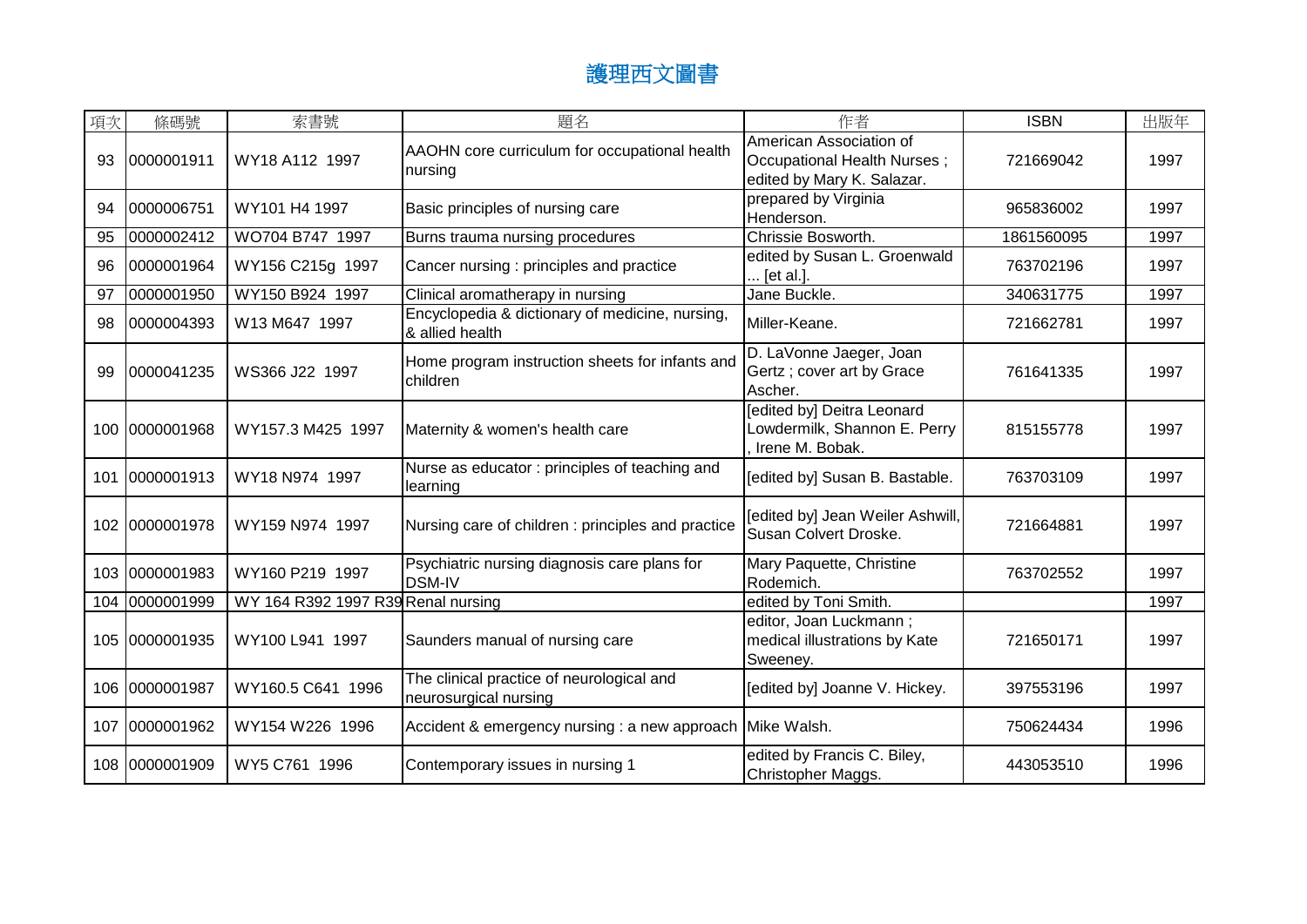| 項次  | 條碼號            | 索書號               | 題名                                                                                                         | 作者                                                                              | <b>ISBN</b> | 出版年  |
|-----|----------------|-------------------|------------------------------------------------------------------------------------------------------------|---------------------------------------------------------------------------------|-------------|------|
| 109 | 0000001969     | WY157.3 O44 1996  | Maternal-newborn nursing : a family centered<br>approach                                                   | Sally B. Olds, Marcia L.<br>London, Patricia Wieland<br>Ladewig.                | 805356126   | 1996 |
| 110 | 0000001916     | WY18.2 H737 1996  | Mosby's emergency and flight nursing review                                                                | Rene歋Semonin Holleran.                                                          | 815142269   | 1996 |
| 111 | 0000003967     | QY4 M237 1996     | Nurse's manual of laboratory tests and<br>diagnostic procedures                                            | Louise M. Malarkey, Mary<br>Ellen McMorrow.                                     | 721637744   | 1996 |
|     | 112 0000001931 | WY100 F263 1996   | Nursing: the reflective approach to adult nursing Ann Faulkner.                                            |                                                                                 | 412605007   | 1996 |
|     | 113 0000001954 | WY152 O44 1996    | Older people and nursing : issues of living in a<br>care home                                              | edited by Pauline Ford and<br>Hazel Heath.                                      | 750624388   | 1996 |
|     | 114 0000001937 | WY100 P297 1996   | Patient care standards : collaborative practice<br>planning guides                                         | Susan Martin Tucker  [et al.].                                                  | 815188560   | 1996 |
|     | 115 0000001990 | WY162 P442 1996   | Perioperative nursing care planning                                                                        | [edited by] Jane C. Rothrock.                                                   | 815171471   | 1996 |
|     | 116 0000001986 | WY160 W748 1996   | Psychiatric nursing                                                                                        | Holly Skodol Wilson, Carol<br>Ren Kneisl.                                       | 805394087   | 1996 |
| 117 | 0000001949     | WY150 B791 1996   | Study guide to accompany Brunner and<br>Suddarth's textbook of medical-surgical nursing,<br>eighth edition | Mary Jo Boyer.                                                                  | 397552300   | 1996 |
|     | 118 0000001939 | WY100 R784 1996   | The elements of nursing : a model for nursing<br>based on a model of living                                | Nancy Roper, Winifred W.<br>Logan, Alison J. Tierney.                           | 443052018   | 1996 |
|     | 119 0000004222 | W84.8 I24 1995    | Clinical pathways for collaborative practice                                                               | Donna D. Ignatavicius, Kathy<br>A. Hausman.                                     | 721647413   | 1995 |
|     | 120 0000001988 | WY161 A375 1995   | Alexander's care of the patient in surgery.                                                                | [edited by] Margaret Huth<br>Meeker, Jane C. Rothrock.                          | 801679249   | 1995 |
| 121 | 0000001956     | WY152.5 C266 1995 | Cardiac nursing                                                                                            | Susan L. Woods  [et al.]                                                        | 397550685   | 1995 |
| 122 | 0000003968     | QY4 T573 1995     | Clinical & nursing implications of laboratory tests   Boudreau Conover, Ara G.                             | Sarko M. Tilkian, Mary<br>Tilkian.                                              | 815188072   | 1995 |
|     | 123 0000005277 | WG18 V788 1995    | Commonsense approach to coronary care                                                                      | Marielle Vinsant Crawford,<br>Martha I. Spence.                                 | 801669499   | 1995 |
|     | 124 0000001970 | WY157.6 M929 1995 | Orthopaedic nursing                                                                                        | Leona Mourad.                                                                   | 827359446   | 1995 |
|     | 125 0000002990 | WS410 W983 1995   | Premature infants and their families :<br>developmental interventions                                      | by M. Virginia Wyly, with<br>contributions from Jack Allen<br>and Janet Wilson. | 187910587X  | 1995 |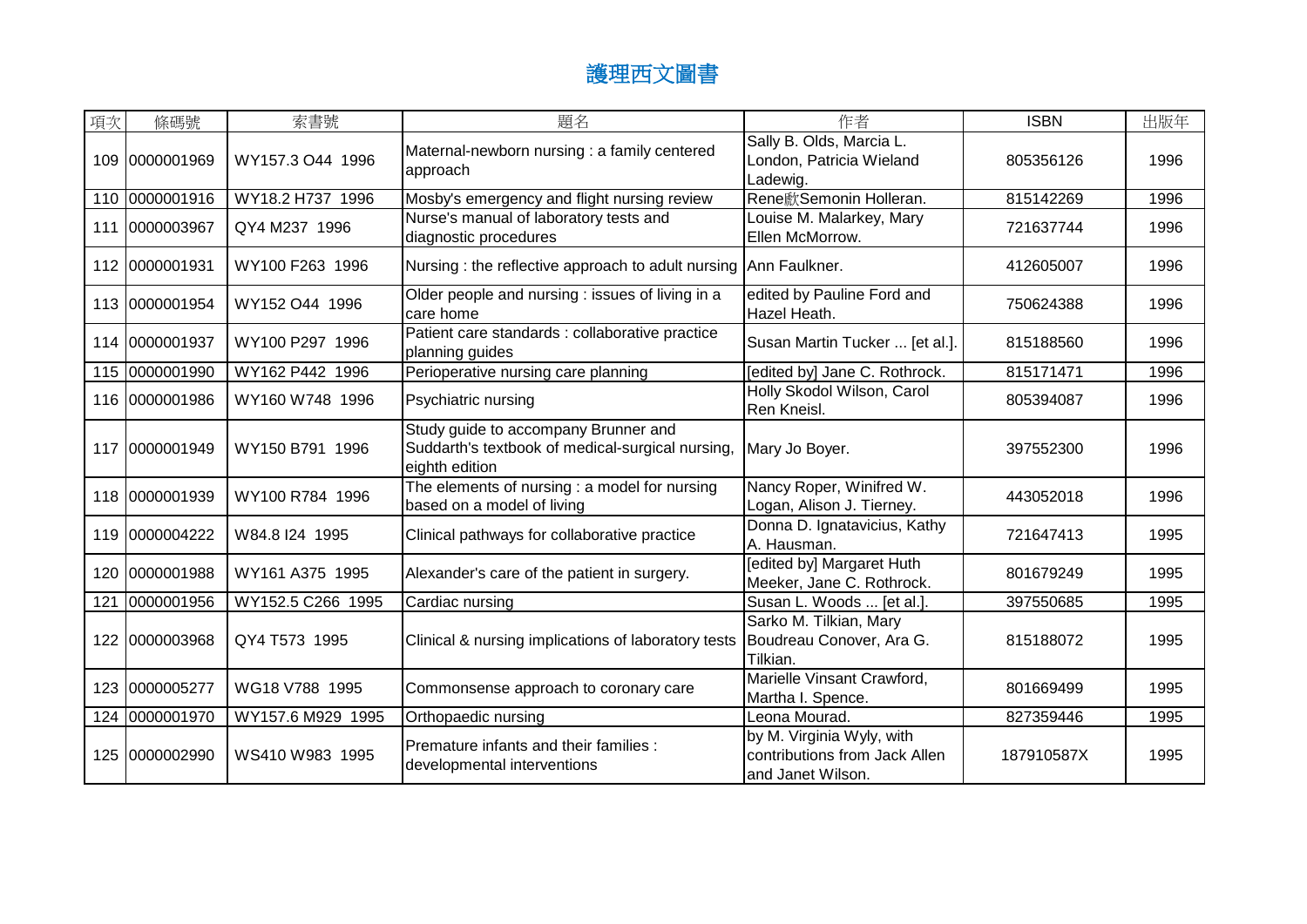| 項次  | 條碼號            | 索書號              | 題名                                                                                                                | 作者                                                                                                                                    | <b>ISBN</b> | 出版年  |
|-----|----------------|------------------|-------------------------------------------------------------------------------------------------------------------|---------------------------------------------------------------------------------------------------------------------------------------|-------------|------|
|     | 126 0000001984 | WY160 P974 1995  | Psychiatric nursing : biological and behavioral<br>concepts                                                       | edited by Deborah Anati-Otong<br>neurobiology editor, Gail<br>Kongable ; neurobiological<br>illustrations by Marie T.<br>Dauenheimer. | 721637787   | 1995 |
| 127 | 0000006394     | WB460 P624 1994  | Principles and techniques of patient care                                                                         | Frank M. Pierson.                                                                                                                     | 721637191   | 1994 |
|     | 128 0000001886 | WX162 C641 1994  | Clinical paths: tools for outcomes management                                                                     | Patrice L. Spath, editor.                                                                                                             | 1556481209  | 1994 |
| 129 | 0000001973     | WY159 B565 1994  | Family-centered nursing care of children                                                                          | Cecily Lynn Betz, Mabel<br>Metzger Hunsberger,<br>Stephanie Wright.                                                                   | 721644899   | 1994 |
|     | 130 0000001980 | WY160 F771 1994  | Foundations of psychiatric-mental health nursing                                                                  | [edited by] Elizabeth M.<br>Varcarolis.                                                                                               | 721637655   | 1994 |
| 131 | 0000001966     | WY157 M425 1994  | Maternal and neonatal nursing : family-centered<br>care                                                           | [edited by] Katharyn A. May,<br>Laura R. Mahlmeister.                                                                                 | 397549539   | 1994 |
|     | 132 0000003833 | QV16 L767 1994   | Math for nurses                                                                                                   | Sally Irene Lipsey, Donna D.<br>Ignatavicius : a problem<br>solving approach.                                                         | 721664814   | 1994 |
|     | 133 0000001943 | WY105 G481 1994  | Nursing management : a systems approach                                                                           | Dee Ann Gillies.                                                                                                                      | 721665888   | 1994 |
|     | 134 0000001945 | WY105 N974 1994  | Nursing management desk reference : concepts,<br>skills & strategies                                              | [edited by] Roxane Spitzer-<br>Lehmann.                                                                                               | 721643469   | 1994 |
|     | 135 0000001918 | WY20.5 N974 1994 | Nursing research : methods, critical appraisal,<br>and utilization                                                | [edited by] Geri LoBiondo-<br>Wood, Judith Haber.                                                                                     | 801677270   | 1994 |
|     | 136 0000001975 | WY159 C536 1993  | Child health nursing : a comprehensive approach Jackson, Rebecca B.<br>to the care of children and their families | <b>[edited by] Debra Broadwell</b><br>Saunders ; [with] 71<br>contributors.                                                           | 397547250   | 1993 |
|     | 137 0000001982 | WY160 M549 1993  | Mental health-psychiatric nursing : a holistic life-<br>cycle approach                                            | edited by Ruth Parmelee<br>Rawlins, Sophronia R.<br>Williams, Cornelia Kelly Beck.                                                    | 801663318   | 1993 |
|     | 138 0000001985 | WY160 T749 1993  | Psychiatric/mental health nursing : concepts of<br>care                                                           | Mary C. Townsend.                                                                                                                     | 803685866   | 1993 |
|     | 139 0000003249 | WM400 P973 1992  | Psychiatric case formulations                                                                                     | Len Sperry  [et al.]                                                                                                                  | 880483679   | 1992 |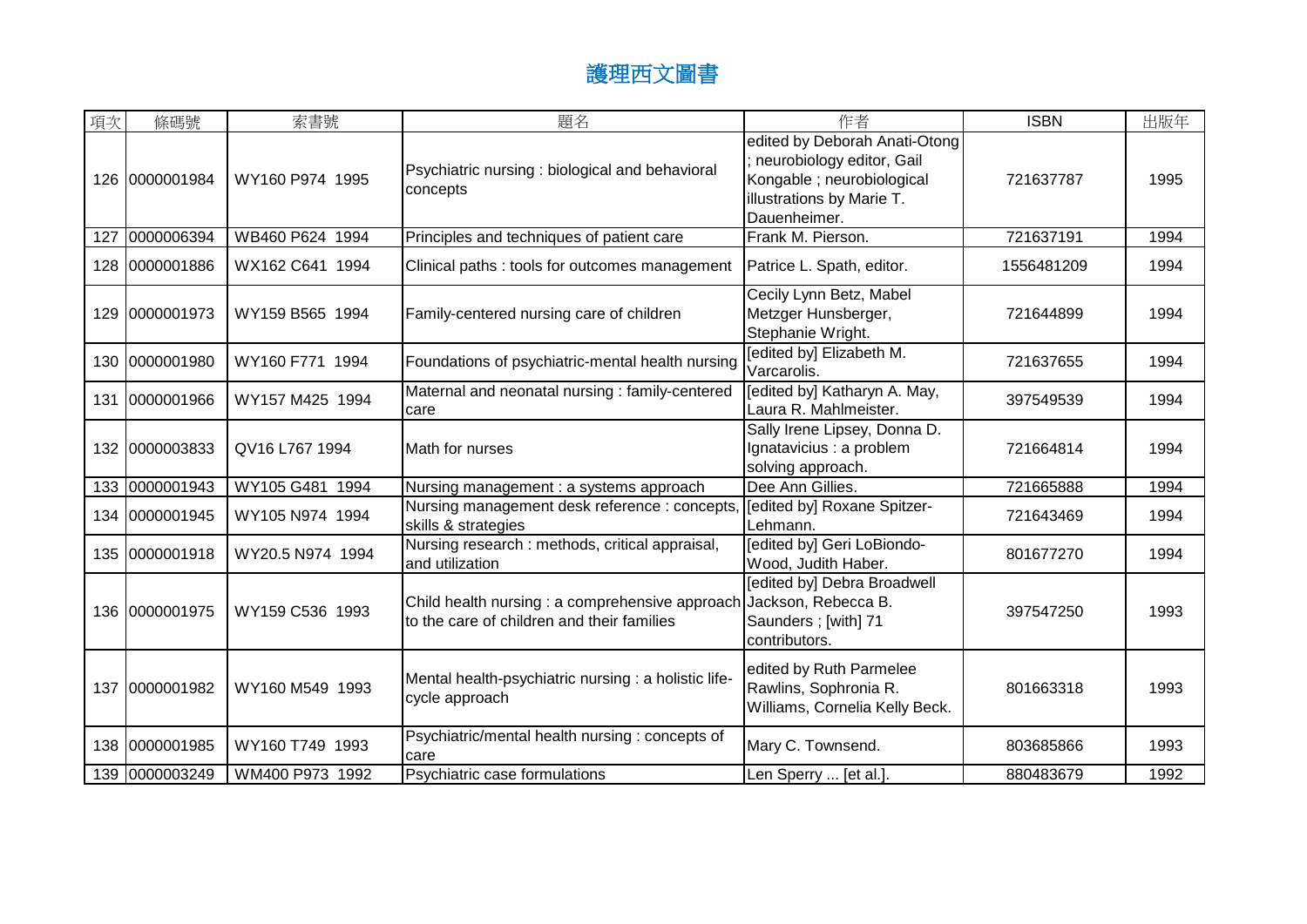| 項次  | 條碼號            | 索書號                | 題名                                                               | 作者                                                                                                                               | <b>ISBN</b> | 出版年  |
|-----|----------------|--------------------|------------------------------------------------------------------|----------------------------------------------------------------------------------------------------------------------------------|-------------|------|
|     | 140 0000004146 | QZ269 T925 1992    | Tumor response monitoring and treatment<br>planning              | Alfred Breit (editor-in-chief);<br>Andreas Heuck  [et al.] (co-<br>editors) : advanced radiation<br>therapy.                     | 3540547835  | 1992 |
| 141 | 0000004375     | QV 39 K18 1992 K18 | Handbook of drugs and the nursing process                        | Amy M. Karch.                                                                                                                    | 397549075   | 1992 |
|     | 142 0000001938 | WY100 P868 1991    | Basic nursing : theory and practice                              | Patricia A. Potter, Anne G.<br>Perry.                                                                                            | 801639506   | 1991 |
|     | 143 0000001976 | WY159 H219 1991    | Basic pediatric nursing                                          | Persis Mary Hamilton.                                                                                                            | 801658691   | 1991 |
|     | 144 0000001963 | WY156 C215 1991    | Cancer nursing : a comprehensive textbook                        | Susan B. Baird, Ruth<br>McCorkle, Marcia Grant.                                                                                  | 072162698X  | 1991 |
|     | 145 0000001917 | WY20.5 M425 1991   | Conducting and using nursing research in the<br>clinical setting | Magdalena A. Mateo, Karin T.<br>Kirchhoff.                                                                                       | 683056239   | 1991 |
|     | 146 0000001965 | WY157 B663 1991    | Essentials of maternity nursing                                  | Irene M. Bobak, Margaret<br>Duncan Jensen.                                                                                       | 801602335   | 1991 |
| 147 | 0000001920     | WY20.5 P769-2 1991 | Nursing research: principles and methods                         | Denise F. Polit, Bernadette P.<br>Hungler.                                                                                       | 397548206   | 1991 |
|     | 148 0000004234 | WA308 S255 1991    | Perspectives in family and community health                      | [compiled by] Karen A.<br>Saucier.                                                                                               | 801643384   | 1991 |
|     | 149 0000001923 | WY39 P739 1991     | Pocket guide to nursing diagnoses                                | [edited by] Mi Ja Kim, Gertrude<br>K. McFarland, Audrey M.<br>McLane.                                                            | 801627109   | 1991 |
| 150 | 0000001952     | WY152 H434 1990    | Health assessment of the older adult                             | Charlotte Eliopoulos.                                                                                                            | 201066742   | 1990 |
| 151 | 0000001933     | WY100 H434 1990    | Health promotion throughout the lifespan                         | [edited by] Carole Lium<br>Edelman, Carol Lynn Mandle.                                                                           | 801632609   | 1990 |
|     | 152 0000001936 | WY100 M423 1990    | Mastering the nursing process : a case method<br>approach        | Jean D'Meza Leuner  [et al.].                                                                                                    | 803655886   | 1990 |
|     | 153 0000001922 | WY39 N974 1990     | Nursing care plans: nursing diagnosis &<br>intervention          | Michael Reese Hospital and<br>Medical Center, Department of<br>Nursing, Chicago, Illinois;<br>edited by Meg Gulanick  [et<br>al. | 801662389   | 1990 |
|     | 154 0000002007 | WT30 G239 1990     | Older people : their support and care                            | Gill Garrett.                                                                                                                    | 333514815   | 1990 |
|     | 155 0000001940 | WY100 W514 1990    | Standards of nursing care : a model for clinical<br>practice     | Bonnie Wesorick; with 108<br>additional contributors.                                                                            | 397546408   | 1990 |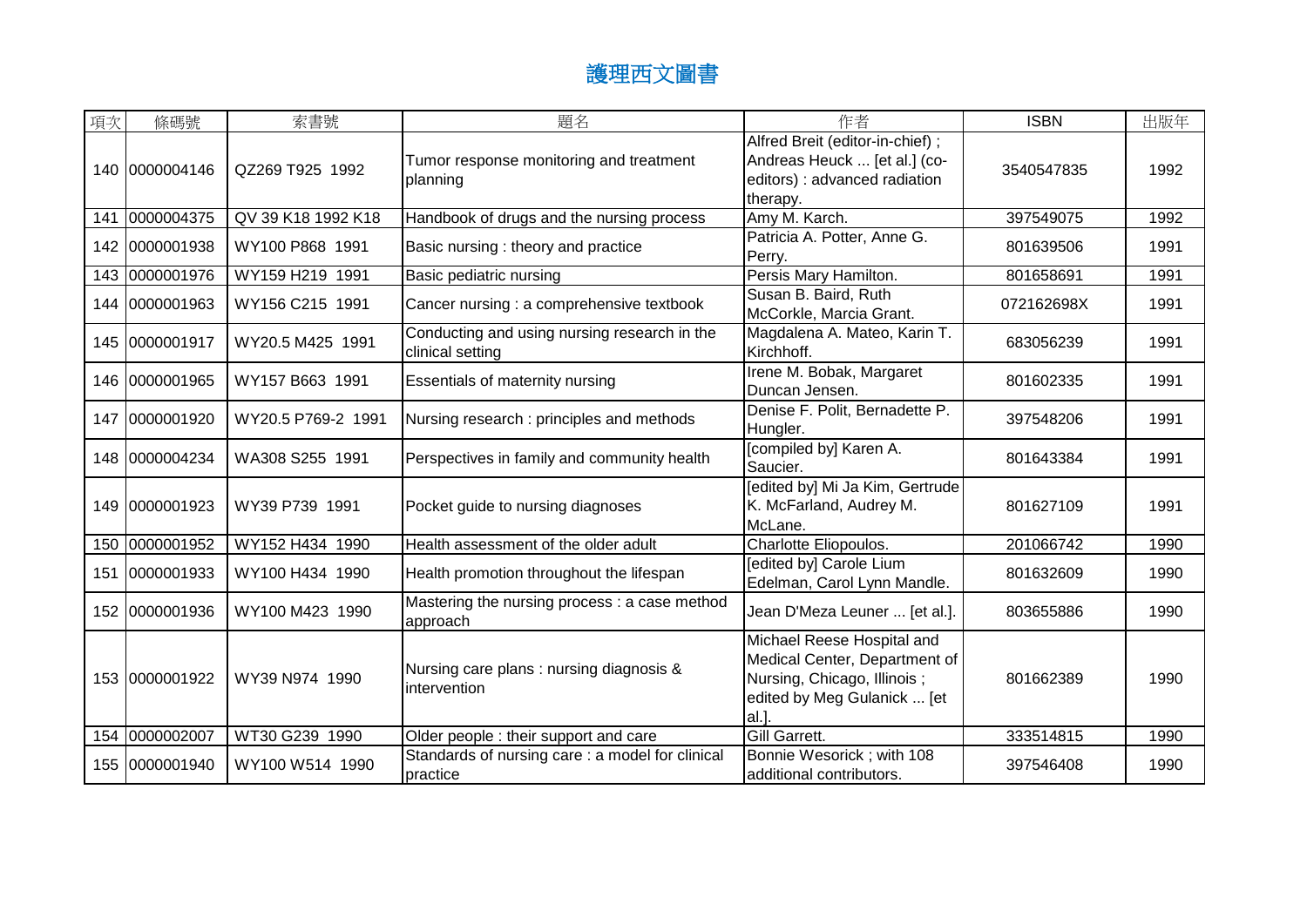| 項次  | 條碼號            | 索書號                 | 題名                                                                                     | 作者                                                                          | <b>ISBN</b> | 出版年  |
|-----|----------------|---------------------|----------------------------------------------------------------------------------------|-----------------------------------------------------------------------------|-------------|------|
|     | 156 0000001951 | WY 152 E16 1990 E16 | Toward healthy aging: human needs and<br>nursing response                              | Priscilla Ebersole, Patricia<br>Hess.                                       | 801628679   | 1990 |
| 157 | 0000001927     | WY87 N974 1989      | Nurse-client interaction : implementing the<br>nursing process                         | Sandra J. Sundeen  [et al.].                                                | 801649161   | 1989 |
|     | 158 0000001960 | WY154 P857 1989     | Post-anaesthetic recovery : a practical approach                                       | Roger Eltringham  [et al.];<br>foreword by Luke M. Kitahata.                | 387195556   | 1989 |
|     | 159 0000001957 | WY154 A189 1989     | Acute care nursing in the home: a holistic<br>approach                                 | edited by Catherine Malloy,<br>Jeanette Hartshorn; with 23<br>contributors. | 397546610   | 1989 |
|     | 160 0000001930 | WY100 C641 1989     | Clinical assessment tools for use with nursing<br>diagnoses                            | Cathie E. Guzzetta  [et al.].                                               | 801628407   | 1989 |
| 161 | 0000001919     | WY20.5 P769 1989    | Essentials of nursing research : methods,<br>appraisal, and utilization                | Denise F. Polit, Bernadette P.<br>Hungler.                                  | 397547129   | 1989 |
|     | 162 0000001961 | WY154 S542 1989     | Manual of clinical trauma care: the first hour                                         | Susan Budassi Sheehy, Janet<br>A. Marvin, Cindy LeDuc<br>Jimmerson.         | 801650348   | 1989 |
|     | 163 0000001947 | WY106 T948 1988     | Community health nursing : an epidemiologic<br>perspective through the nursing process | Joan G. Turner, Katherine H.<br>Chavigny.                                   | 397546580   | 1988 |
| 164 | 0000001926     | WY77 B642 1988      | Cost-effective nursing practice : guidelines for<br>nurse managers                     | Doris R. Blaney, Charles J.<br>Hobson; contributor, Joseph<br>Scodro.       | 397546491   | 1988 |
|     | 165 0000004374 | QV38 G721 1988      | Drug and nursing implications                                                          | Govoni, Laura E.; Janice E.<br>Hayes.                                       | 838517900   | 1988 |
|     | 166 0000001934 | WY100 L674 1988     | Fundamental skills and concepts in patient care                                        | LuVerne Wolff Lewis, Barbara<br>Kuhn Timby.                                 | 397546602   | 1988 |
| 167 | 0000001944     | WY105 M359 1988     | Guide to nursing management                                                            | Ann Marriner-Tomey.                                                         | 801632072   | 1988 |
|     | 168 0000001959 | WY154 H236 1988     | Handbook of emergency nursing: the nursing<br>process approach                         | [compiled by] Linda Mowad,<br>Diane C. Ruhle.                               | 083853600X  | 1988 |
|     | 169 0000001948 | WY125 S915 1988     | Stress and organisational problems in hospitals<br>implications for management         | edited by Don Wallis and<br>Charles J. de Wolff.                            | 709952554   | 1988 |
|     | 170 0000042425 | WY100 Y95 1998      | The nursing process: assessing, planning,<br>implementing, evaluating                  | Helen Yura, Mary B. Walsh;<br>with a foreword by Nellie<br>Garzon.          | 838570410   | 1988 |
| 171 | 0000004486     | WD220 F646 1987     | Fluid and electrolyte balance: nursing<br>considerations                               | Norma Milligan Metheny; with<br>18 contributions.                           | 397546157   | 1987 |